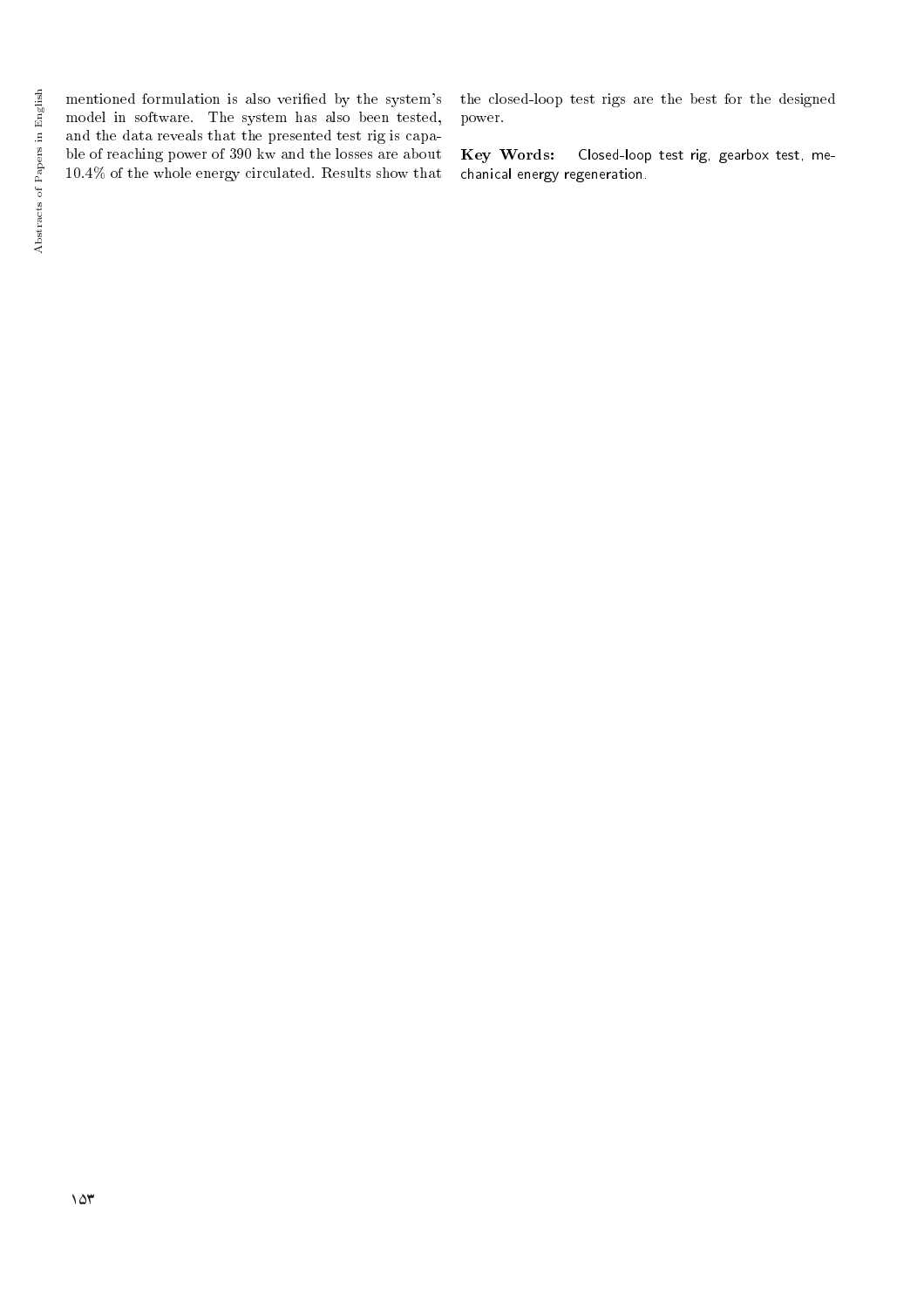conditions of thermo-electro-mechanical loading. For this purpose, in this study the thermo-electro-elastic behavior of piezoelectric functionally graded thick-walled cylinder subjected to the temperature gradient is investigated. Given the existence of shear stress in the thick cylindrical shell, the governing equations are obtained based on shear deformation theory (SDT). Thus, based on arbitrary higher-order shear deformation theory (HSDT), thermo-electro-elastic equation of functionally graded material axisymmetric thick-walled cylinders in general form is derived. The material properties of the media are assumed to vary continuously according to a power-law formulation. It is assumed that the two-dimensional axisymmetric cylinder is not exposed to any heat source. By the assumption of an element in the cylindrical coordinate system in the steadystate, the temperature distribution has been computed. According to Maxwell electrodynamics equations, the equation of temperature distribution in the cylinder wall thickness under considered boundary conditions and energy method, nonhomogeneous differential equation is derived. These equations are in the form of a set of general differential equations with constant coefficients. Following that, the set of non-homogenous linear differential equations for the cylinder with clamped-clamped ends was solved. The numerical results obtained are presented graphically for special case. The results obtained through the present method are compared to the reported results in the literature. A comparative study of thermo-electro-elastic analysis is given for shear deformation approximation. From the present study, it can be concluded that the higher-order approximations must be applied in order to improve the accuracy of the shear deformation theory. Finally, the effect of loading and supports on the stresses, displacements and electrical potential were investigated. It can be seen that in the vicinity of the axial boundaries of the cylinder, the thermal stresses show a different characteristic from its general behavior over the maximum part of the cylinder. In this very small region, due to edge moments, the absolute value of thermal stresses has a higher value from the points away from boundaries.

Key Words: Thermo-electro-elastic analysis, thick cylindrical shell, arbitrary higher-order shear deformation theory (HSDT), functionally graded piezoelectric material (FGPM).

DESIGN AND CONSTRUCTION OF MECHANICALLY CLOSED LOOP GEARBOX TEST RIG AND POWER

# LOSS INVESTIGATION OF THESE **SYSTEMS**

## Sh. Mozafari

Mozafari shadan@mech.sharif.ir Dept. of Mechanical Engineering Sharif University of Technology M. Rezazade Mohammadi rezazadeh.mrm@gmail.com

## S. Dolatkhah Takaloo

somayeh.dolatkhah@gmail.com

M. Mardani(corresponding author)

mardani@jdsharif.ac.ir

## ACECR, Sharif University of Technology DOI:10.24200/J40.2018.6401

Sharif Mechanical Engineering Journal Volume 34, Issue 1, Page 137-149, Research Note

- c Sharif University of Technology
- Received 14 September 2016; received in revised form 24 November 2016; accepted 13 February 2017.

#### Abstract

Rotating components are widely used in industries, and it is necessary to test these components periodically. There are several ways to test rotating equipment like using dyno water, air, water brakes, or using a coupled electrical motor and generator. Rigs for implementing these methods can be categorized as closed loop test rigs, and open loop test rigs. For financial, energy consumption, and maintenance reasons using a system with the ability of energy regeneration is suggested. The gearbox test rig with mechanical regeneration of energy, developed in Sharif University of Technology branch of ACECR (Academic Center of Education, Culture and Research), is studied in this paper. This test rig consists of three similar orthogonal gearboxes, test gearbox, two planetary gearboxes (One for inducing torque in the rig and the other for reducing the speed), and an electromechanical motor connected by shafts and couplings and forming a closed-loop. Mechanical components of the rig can be loaded up to 489 Hp at a maximum speed of 3000 rpm, and the test components can be tested in different testing conditions covering variety of torques and speeds. The energy is circulated in the system's loop, and the motor is responsible for compensation of the losses along the loop and also for initiation of the process. Operation of the closed-loop test rig, its losses, application of torque into the closed-loop, and also procedure of controlling the torque and power in the system can be studied by this test rig. This paper contains the conceptual design of the previously mentioned test rig, including the frame work design, control system and torque inducer design, hydraulic system, as well as dynamic and static analysis of the whole system. A formulation is introduced for modeling the system by making use of the equal stiffness and equal inertia. At last, the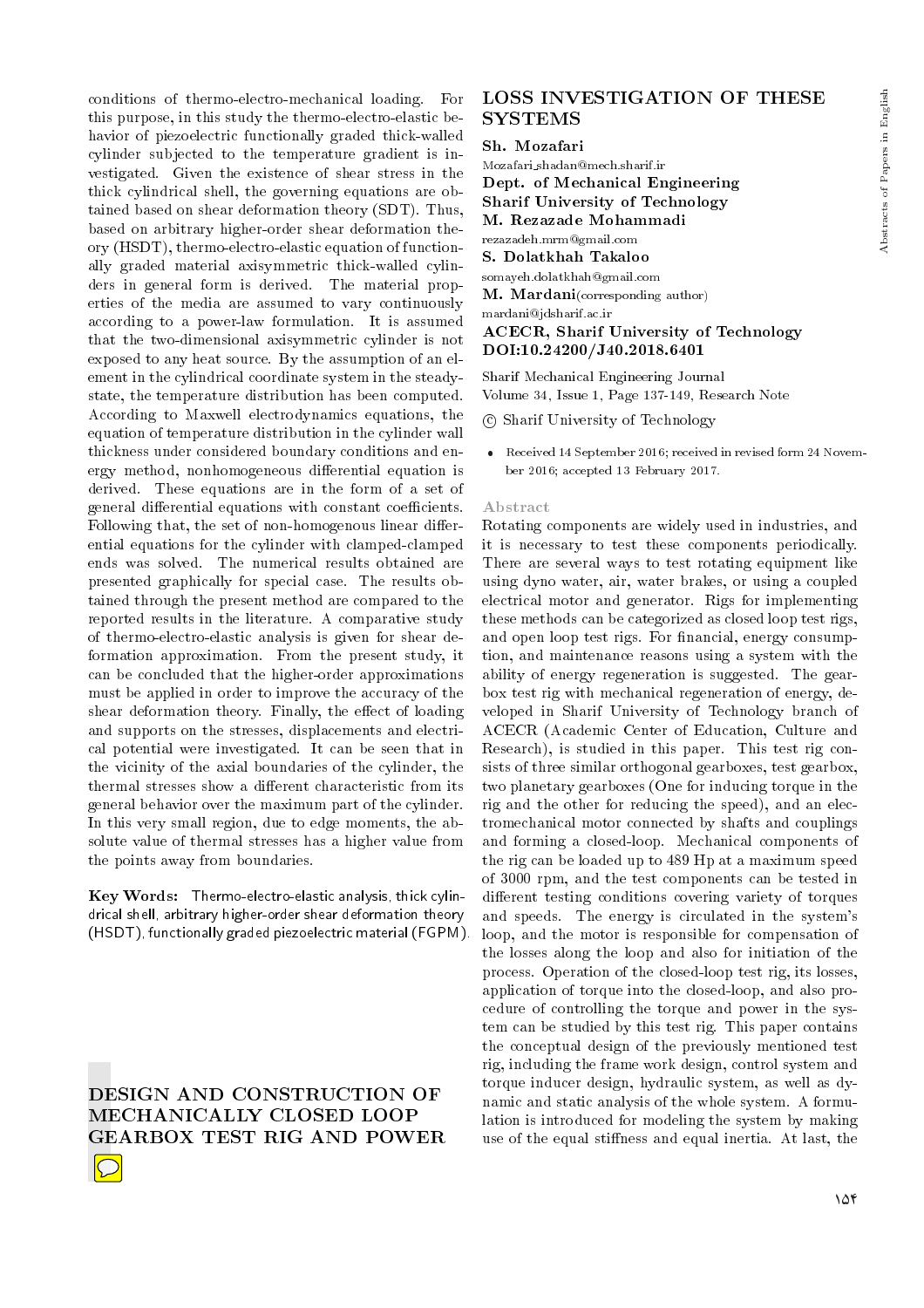literature. Excellent agreements are observed. Additionally, new results are also presented for plates under different conditions to investigate the influences of different parameters on the vibrational characteristics of the plate. For some plates, mode shapes of free vibration are also shown.

Key Words: Laminated composite trapezoidal plate; pasternak foundation; ritz method; series with orthogonal terms.

# PERFORMANCE REVIEW OF EXERGY EFFICIENCY AND ENTROPY GENERATION BY OPTIMIZATION OF WIND TURBINES BY PSO OPTIMIZATION ALGORITHM

R. Yazdanparast yazdanparast.r@gmail.com Faculty of Engineering Islamic Azad University, Nour N. Kordani(corresponding author) naser.kordani@umz.ac.ir Faculty of Engineering

University of Mazandaran, Babolsar DOI:10.24200/J40.2018.6395

Sharif Mechanical Engineering Journal Volume 34, Issue 1, Page 117-124, Original Article

c Sharif University of Technology

 Received 5 November 2016; received in revised form 25 January 2017; accepted 11 February 2017.

#### Abstract

One of the optimization methods is exergy analysis. It uses the conservation of mass and conservation of energy principles, together with the second law of thermodynamics, for the analysis, design and improvement of energy and other systems. Exergy is dened as the maximum amount of work which can be produced by a system or a flow of matter or energy as it comes to equilibrium with a reference environment. Unlike energy, exergy is not subject to a conservation law (except for ideal, or reversible, processes). Rather, exergy is consumed or destroyed, due to the irreversibility in any real process. The exergy consumption during a process is proportional to the entropy created due to the irreversibilities associated with the process. Exergy is a measure of the quality of energy which, in any real process, is not conserved but, rather, is in part destroyed

or lost. Many research studies have been carried out on the exergy analysis of wind energy. The purpose of this paper is to develop an improved approach to the exergy analysis and optimization of a wind turbine and find a way to decrease average Entropy generation and increase exergy in ' Bergey Excel-S ' wind turbine through Cut-in, Rated, Furling speeds optimization, using Particle swarm optimization algorithms. Firstly, we would go for mathematical modeling of wind turbine exergy which results in objective function. Then, by means of nerve web computer code in collecting statistical data of so called turbine, it would be modeled in Matlab program and the output results will be covered in tables and diagrams in this paper. This results shows a relation between inlet air speed, Entropy generation, and the efficiency of second law. By studying optimization results from pso algorithm, we have observed a 24.53 % decrease in Entropy generation and 41.67% increase in exergy efficiency.

 $Key Words:$  Entropy, exergy efficiency, pso algorithm.

# THERMO-ELECTRO-MECHANICAL ANALYSIS OF CYLINDRICAL SHELL MADE OF FUNCTIONALLY GRADED PIEZOELECTRIC MATERIALS USING ARBITRARY HIGHER-ORDER SHEAR DEFORMATION THEORY

## M. Jabbari

smehdi.jabari@gmail.com M. Zamani Nejad(corresponding author) m zamani@yu.ac.ir Dept. of Mechanical Engineering Yasouj University DOI:10.24200/J40.2018.6396

Sharif Mechanical Engineering Journal Volume 34, Issue 1, Page 125-135, Original Article

c Sharif University of Technology

 Received 5 November 2016; received in revised form 21 January 2017; accepted 11 February 2017.

#### Abstract

The shells are the engineering structures that create the highest mechanical efficiency with minimal materials. with high mechanical efficiency and the least materials. Given that they are commonly used in most industrial equipment, it is necessary to gain insights into the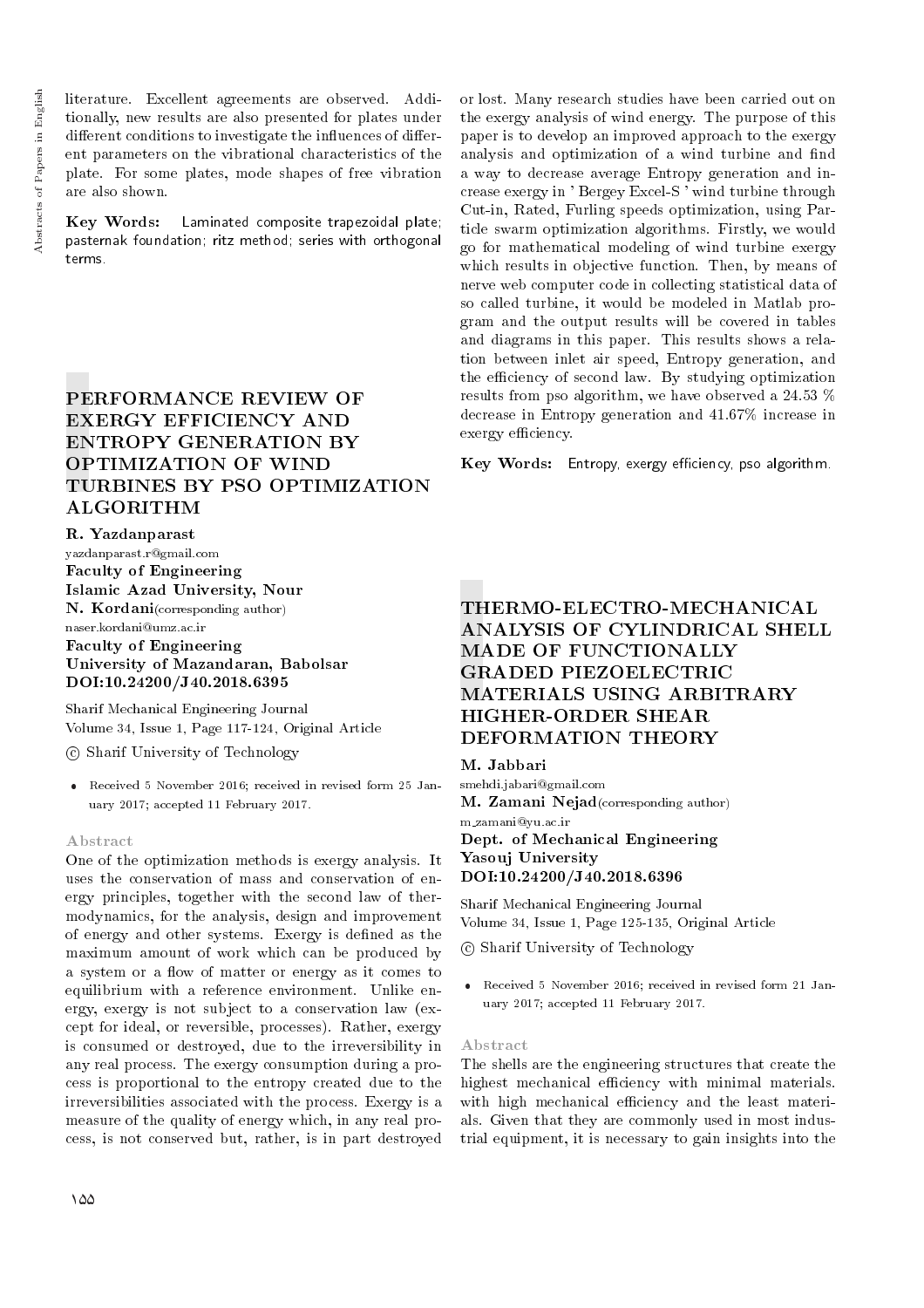#### M. Zandsalimy mohammad.zandsalimy@ae.sharif.ir Dept. of Aerospace Engineering Sharif University of Technology DOI:10.24200/J40.2018.6391

Sharif Mechanical Engineering Journal Volume 34, Issue 1, Page 97-104, Original Article

c Sharif University of Technology

 Received 14 September 2016; received in revised form 23 November 2016; accepted 24 December 2016.

#### Abstract

Computational fluid dynamics (CFD) has been known as a technique that has massive floating point operations, since the most of its problems require a fine computational mesh with an appropriate distribution of grid points and also need sufficient numerical solution iterations to yield an accurate solution. As a result, even by employing supercomputers, the run time of these problems will still be signicantly high. Several techniques and ideas have been suggested for reducing the run time of differential equations governing the fluid flow. In general, these methods are divided into two main categories, i.e., software and hardware methods. Based on recent studies, the computational power of FPGA (Field Programmable Gate Array) chips has shown a promising future for speeding up CFD computations. FPGA is an integrated circuit containing a number of logic blocks. The architecture of this hardware can be reprogrammed and configured after manufacturing. So, it is possible to design and implement complex circuits for various applications using an FPGA. The hardware used in this paper is SoC FPGA, which integrates both microprocessor and FPGA architectures into a single device. Consequently, they provide higher integration density, lower power consumption, smaller board size, and higher bandwidth communication between the processor and FPGA. In the present study, an algorithm is proposed that is tailored for conguring Xilinx Zynq-7000 family of chips. The ability of FPGAs in mathematical operations on floating point numbers is studied. Then, typical CFD problems, such as Laplace problem and unsteady coquette flow, are implemented and solved numerically on a specific FPGA hardware with different mesh sizes and numerical methods. The run time and precision results of the calculations are compared to the results from a conventional CPU. Some analytical solutions are used to validate the precision of the results. The calculation procedure on the FPGA hardware is up to ten times faster than calculations on the CPU, with the same data precision.

Key Words: FPGA, CFD, reconfigurable hardware, hardware definition language, accelerating numerical solutions.

# FREE VIBRATION ANALYSIS OF LAMINATED COMPOSITE TRAPEZOIDAL PLATE RESTING ON THE PASTERNAK FOUNDATION

R.A. Jafari-Talookolaei(corresponding author) ra.jafari@nit.ac.ir

Dept. of Mechanical Engineering Babol Noshirvani University of Technology M. Abedi m.abedi@umz.ac.ir

## Dept. of Mechanical Engineering University of Mazandaran, Babolsar DOI:10.24200/J40.2018.6399

Sharif Mechanical Engineering Journal Volume 34, Issue 1, Page 105-115, Original Article

- c Sharif University of Technology
- Received 14 September 2016; received in revised form 28 December 2016; accepted 5 February 2017.

#### Abstract

Trapezoidal ber reinforced composite plates are important structural elements in modern engineering industries. In this paper and for the first time, the free vibration analysis of laminated composite trapezoidal plate resting on the Pasternak type foundation has been presented. First, the kinetic and strain potential energies of the laminated composite plate based on the classical plate theory are formed. Then by using the change of variables, the trapezoidal plate is mapped into the rectangular one. Next, we have assumed the deflection of the plate as a series having orthogonal terms and unknown coefficients. It is worth mentioning that the admissible polynomials for all possible combinations of classical boundary conditions have been presented in the paper. The deflection is approximated by a set of beam characteristic orthogonal polynomials generated using the Gram-Schmidt procedure. A sufficiently large number of truncated series have been worked out to make sure the convergence criteria. These polynomials have to satisfy the essential boundary conditions of the plate. Upon substituting the above stated response in the energies terms, they have been rewritten in terms of the unknown coefficients. At the end by applying the Ritz method, a standard eigenvalues problem is obtained out of which the frequencies and corresponding mode shapes can be obtained. The obtained algorithm is very general and it is attractive regarding its versatility in handling any classic boundary conditions. Besides, it allows taking into account a great variety of anisotropic characteristics and geometric planforms. In order to establish the validity, accuracy and applicability of the described approach and self-developed computer program, numerical results have been computed for a number of plate problems for which comparison values are available in the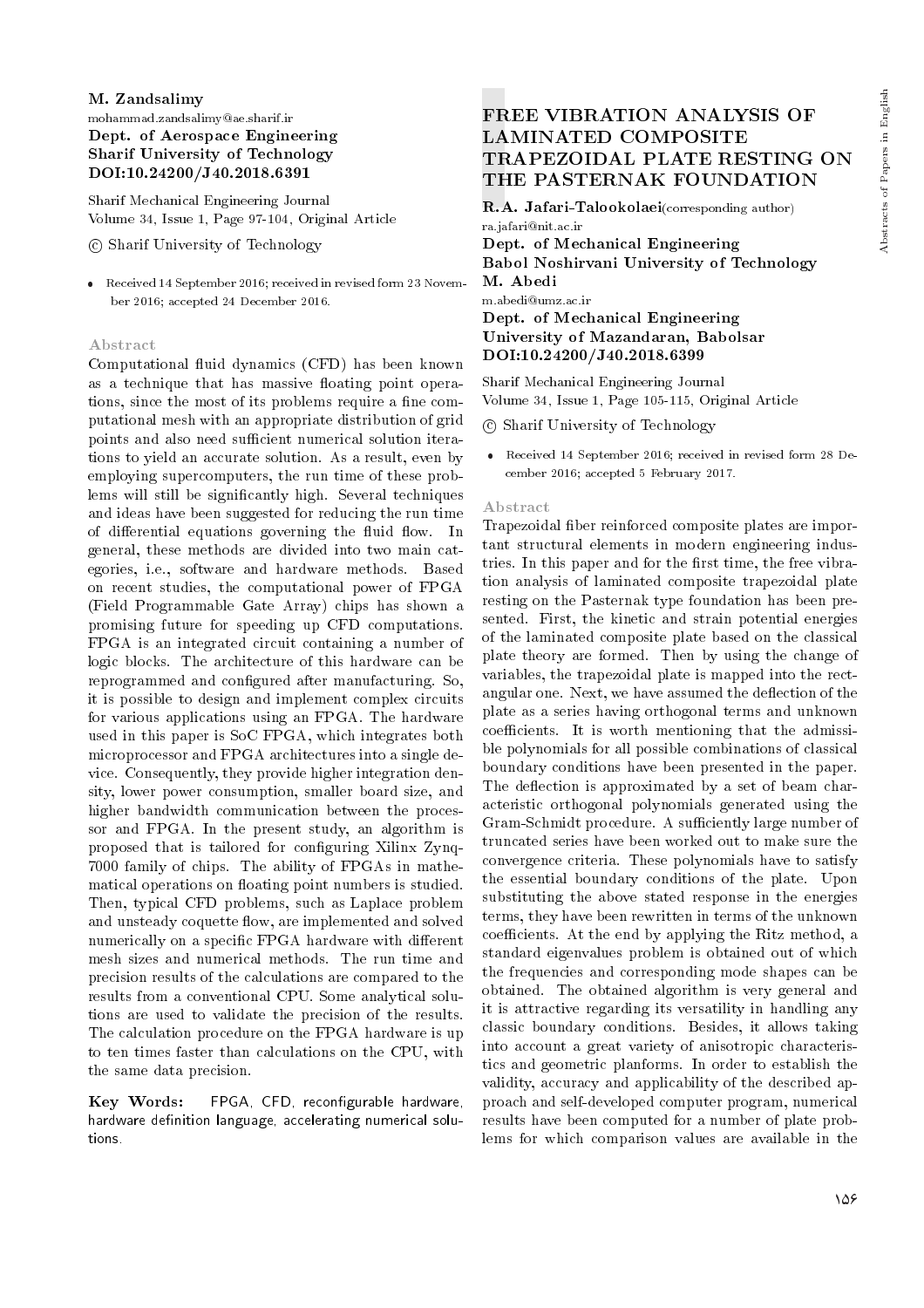ground robots makes obstacle avoidance a crucial function for their flight. Furthermore, these robots are employed frequently in urban environments where there are numerous obstacles. A multi-agent mission is a virtuous notion that improves the effectiveness and range of aerial robots in their applications. As a result, robots have to get far from their reference to be able to avoid the obstacle. A guidance system is ideal for these robots, which can maintain their path close enough to the original reference and at the same time avoiding obstacles safely. In this paper, the behavioral algorithm is utilized to simultaneously realize the leader following and obstacle avoidance behaviors in order to complete the formation flight successfully . Control system has to be consistent with the produced reference of the guidance system. Moreover, the main challenge in designing the control system is the underactuated-ness of quadrotors; this dynamical concept means that quadrotor has limited inputs and is not able to straightforwardly track three-dimensional trajectories. In this work, the control system is designed based on dynamic inversion approach and is consistent with the guidance system. Performance of guidance and control systems is examined in a detailed simulation environment, which enjoys the incorporation of the noise of sensors and lag of rotors. For this purpose, the flight dynamics of quadrotors is carefully modeled to make simulation outcomes more realistic. The simulation results specify that the guidance and control systems are capable to follow the leader while attaining 2 m accuracy in position and 3.5 m in altitude.

Key Words: quadrotor, behavior-based approach, obstacle avoidance, dynamic inversion.

# EXPERIMENTAL STUDY AND FINITE-ELEMENT SIMULATION OF FATIGUE IN OUTER TIE ROD OF STEERING SYSTEM FOR PEUGEOT 405

A. Fadaei(corresponding author) fadaei@basu.ac.ir R. Naderi Gomi rezanaderi66@gmail.com Dept. of Mechanical Engineering Bu Ali Sina University, Hamedan DOI:10.24200/J40.2018.6394

Sharif Mechanical Engineering Journal Volume 34, Issue 1, Page 87-96, Original Article

- c Sharif University of Technology
- Received 30 August 2016; received in revised form 16 January 2017; accepted 5 February 2017.

#### Abstract

Engineering components and structures are often subjected to cyclic loads. Vehicle manufacturers continuously develop new vehicles with more luxury, convenience, performance, and safety. Vehicle components are redesigned which results in increased performance. Therefore, the design should be implemented based on con
icting constraints, designing conditions and uncertain factors to obtain optimized and feasible performance. The interaction of the vehicle and steering system is important to evaluate the vehicle on-center handling. The outer tie rod is one of the important parts in the steering system. It plays a crucial role in vehicle safety and stability and implies a good driver experience. An outer tie rod as the part of the steering kinematic chain is employed to transfer the motion to tires and to support the load and torque induced by bumping, braking, and accelerating conditions. Fatigue cracks are initiated and grown in the outer tie rod due to the effects of cyclic loads. This phenomenon has created serious problems in the safety of passengers. The fatigue of outer tie rod in Peugeot 405 steering system was studied by the finiteelement simulation and the experimental testing. The chemical composition and mechanical properties for the material of outer tie rod were determined. Then, fatigue under conditions similar to reality was simulated by the finite-element software ABAQUS. Three different modes of the loading with the 23, 28, and 57 kN were simulated in the same condition and the fatigue life was calculated in each of these three cases. In experimental study, the specimens were tested under the similar conditions with the simulations of determining the fatigue life. The fatigue life was measured in fatigue test with a constant load for all specimens. The good agreement was observed between the numerical and the experimental results. Finally, the fracture surface of the specimens was studied.

Key Words: Fatigue life, outer tie rod, experimental study, finite- element simulation.

# SPEED-UP NUMERICAL SOLUTION OF STEADY AND UNSTEADY FLOWS WITH FPGA HARDWARE

A. Ebrahimi(corresponding author) ebrahimi a@sharif.edu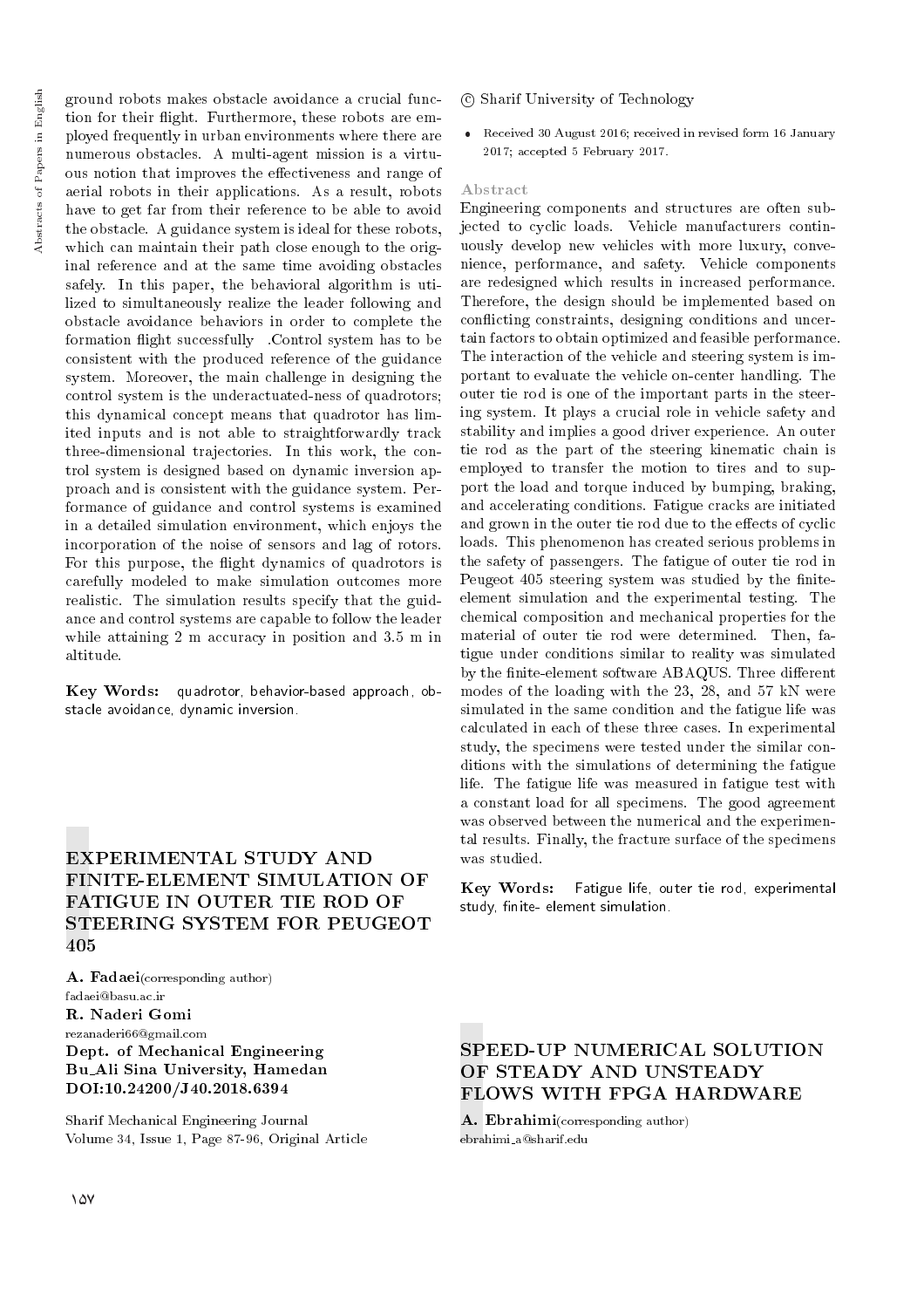and then transferred to the computer. Necessary codes are written in the Matlab software. Despite its computational complexity, this method is preferable compared to classical methods such as envelop, since it does not need to determine the frequency band for the filter and it can show more details. The spectral correlation density function proves to be a more accurate method and provides comprehensive information about the signal.

Key Words: Rolling element bearing, fault detection, cyclostationary, spectral correlation density.

# FLIGHT OPERATION IMPROVEMENT OF VARIABLE PITCH QUADROTORS WITH H  $\infty$ OPTIMIZATION AND  $\mu$  SYNTHESES

Y. Sarafraz

aero8186@mut.ac.ir F. Shahmiri(corresponding author) fsh@mut.ac.ir S.H. Sadati hsadaty@mut.ac.ir Dept. of Aerospace Malek Ashtar University of Technology DOI:10.24200/J40.2018.6390

Sharif Mechanical Engineering Journal Volume 34, Issue 1, Page 63-72, Original Article

c Sharif University of Technology

 Received 8 August 2016; received in revised form 8 November 2016; accepted 5 December 2016.

#### Abstract

This study aims to improve operational efficiency and enhance the flight performance of variable pitch Quadrotors in hover with the scope of achieving sustainable inverted flight, or fulfilling a special mission in automated mass flights. The objectives of this study, a robust control system design for a candidate variable pitch quad rotors is paced classically. The methodology is based on mathematical modeling developments extracted specifically for a candidate variable pitch Quadrotors. Trim calculation and linearization of equations along with design, implementation and integration of a robust controller for the quad rotor are therefore following steps in this study. The challenges associated with the dynamic modeling of rotors, aerodynamic modeling in small Reynolds numbers and modeling of the electric propulsion system are removed using the Blade Element-Momentum Theory (BEMT). To improve the performance, two control loops including an attitude control system and a control motion were implemented using  $H\infty$  optimization and  $\mu$  synthesis. Results showed that  $H\infty$  optimization is a suitable approach to reducing the unstructured uncertainties, and thus it can be used for control system design with 30 percent of uncertainty relevant to the aerodynamic coefficients. Results also revealed that the stabilized inverted flight as a novel ability of operation in variable pitch Quadrotors could be obtained. In both approaches Bilin transformation is aimed to pole shifting and avoidance of singularity in  $H\infty$  optimization and  $\mu$  synthesis. By using the Bilin transform, design of weight functions is avoidable, thus controller design would be easier. On the other hand, robust controllers frequently have the high order transfer functions which make the implementation of it difficult, thus the model reduction approach was applied to reduce the order of controller designed with  $\mu$  synthesis method. Overall, without problem caused from gyroscopic effect in fixed pitch Quadrotor, a variable pitch mechanism to develop the bigger Quadrotor, with the less problems in control system.

Key Words: Variable pitch quadrotor, hover flight, aerodynamic modeling, robust control, optimization.

## A BEHAVIOR-BASED APPROACH TO SIMULTANEOUS REALIZATION OF LEADER-FOLLOWING AND OBSTACLE-AVOIDANCE BEHAVIOURS FOR A FLYING ROBOT

E. Zibaei

e.zibaei@ut.ac.ir

M.A. Amiri Atashgah(corresponding author) atashgah@ut.ac.ir

Faculty of New Sciences and Technologies University of Tehran DOI:10.24200/J40.2018.6393

Sharif Mechanical Engineering Journal Volume 34, Issue 1, Page 73-85, Original Article

c Sharif University of Technology

 Received 30 August 2016; received in revised form 17 January 2017; accepted 30 JAnuary 2017.

#### Abstract

With the purpose of performing successful realization of multi-robot missions, an accurate guidance and control system is needed to enable the robots to simultaneously follow a leader and avoid obstacles. In this research, a modular guidance and control system is proposed, which considers the dynamics of quad-copters to perform 
ight behaviors formation. Hovering in the air and the higher speed of aerial robots in comparison to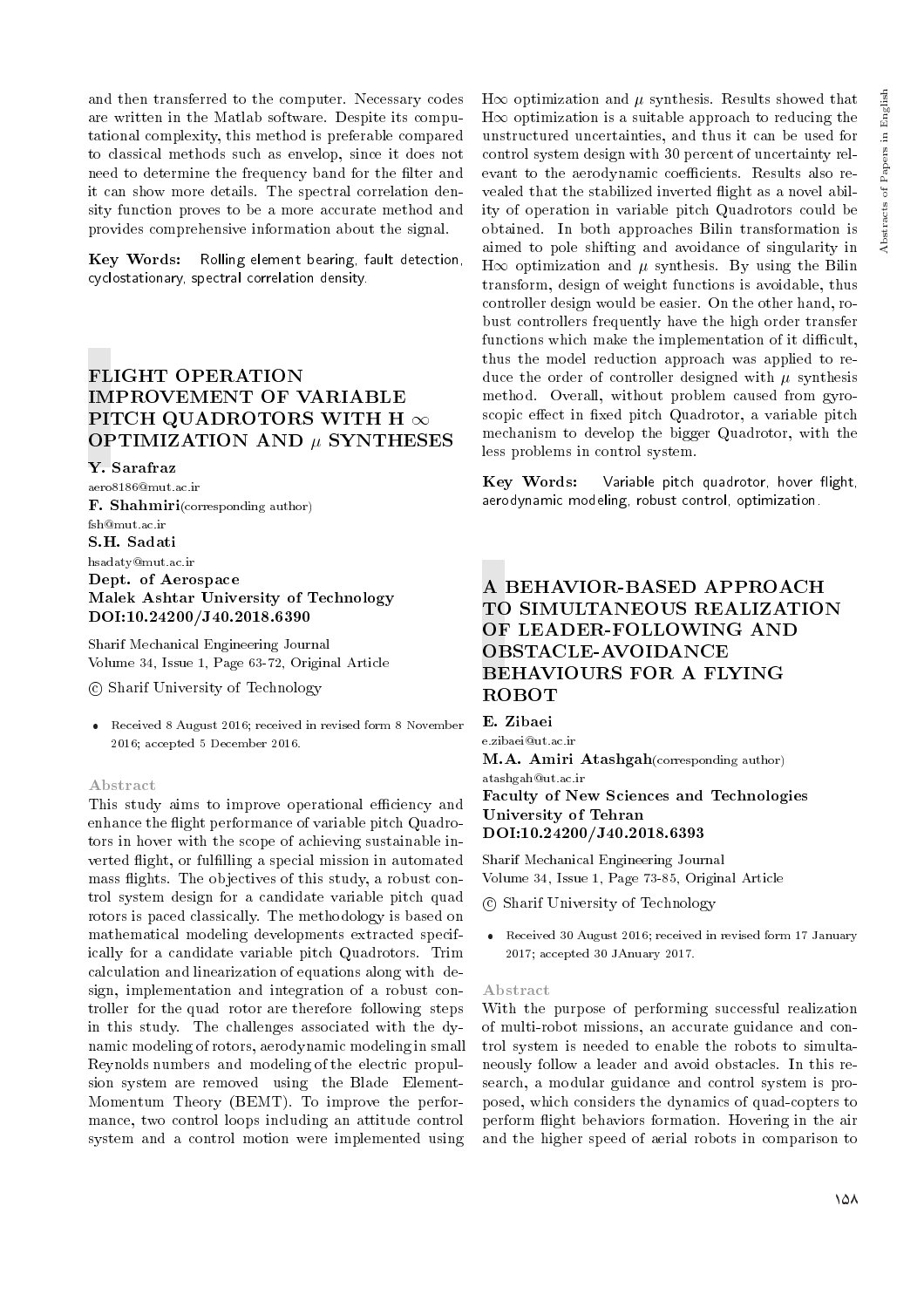M.R. Talaee(corresponding author) mrtalaee@iust.ac.ir H. Bakhtiarizadeh

hamedbakhtiarzade@yahoo.com

School of Railway Engineering

Iran University of Science and Technology

S. Ghiasvand

soheil.ghiasvand@aut.ac.ir M. Poshideh

pooshide M@rai.ir

Dept. of Technical and infrastructure Iranian Railway Training & Research Center DOI:10.24200/J40.2018.6400

Sharif Mechanical Engineering Journal Volume 34, Issue 1, Page 45-54, Original Article

c Sharif University of Technology

 Received 20 April 2016; received in revised form 12 November 2016; accepted 6 March 2017.

#### Abstract

Aerodynamics of high-speed train is of interest to the world researchers in recent decades. High-speed railways shows a continuous growth over the last few years in many parts of the world, both in terms of speed of the train and the number of lines. The world record for the highest speed achieved on a conventional high-speed railway line is currently held by the modied version of Alstom's TGV, which reached close to 575 km/h on a test run. The aerodynamic forces generated at such high speeds would be very signicant as they are proportional to the square of the train speed. It is not surprising that there are many problems that need to be addressed. The operation of these high-speed trains can be unsafe if certain requirements are not fulfilled.

One of the aerodynamic problem, engaged to the highspeed train passage, is flying ballast. The flying ballast is the rotation or jumping of the ballast due to the produced high-speed train pressure wave. The flying ballast may damage the wheel system, the infrastructure, stations and structures close to the rail. The purpose of this research is to determine the critical velocity of aerodynamic wind for flying ballast and to introduce a strategy of risk reduction. The flow problem under train is modeled analytically as a turbulent Couette flow. The air velocity profile solution is compared with two-dimensional model using Gambit & fluent software. Three-dimensional modeling of ballast under wind profile is done analytically and numerically (fluent) to determine the critical wind speed. Wind tunnel test is done, for the ballasts in range of 30 to 170 gr, and critical velocity is compared. The results show good agreement with the analysis and test. Finally, the ballast flying possibility factor (BFPF) is shown, and strategies to reduce risk factors and strategies to control flying ballast are introduced.

Key Words: Flying ballast, high-speed trains, wind tunnel test, couette flow, critical velocity.

# CYCLOSTATIONARY METHOD IN FAULT DETECTION OF ROLLING ELEMENT BEARINGS

A. Rohani Bastami(corresponding author)

a rohani@sbu.ac.ir Y. Khanverdi

yusef.khanverdi68@gmail.com

Faculty of Mechanical and Energy Engineering Shahid Beheshti University DOI:10.24200/J40.2018.6398

Sharif Mechanical Engineering Journal Volume 34, Issue 1, Page 55-61, Original Article

c Sharif University of Technology

 Received 31 May 2016; received in revised form 22 January 2018; accepted 8 April 2017.

#### Abstract

Rolling element bearing are one of the most commonly used components in the rotating machines and early detection of bearing faults can prevent potential catastrophic failures. Various methods in time, frequency and frequency-frequency domains are expressed for the fault diagnoses of rolling element bearings. In this paper, a frequency-frequency domain method by means of cyclostationary concept is used to calculate spectral correlation density (SCD) function. SCD is used to detect bearing fault signature in vibration signal of the machine. In this method, signal is assumed stationary in the cyclic periods. Using this method, three-dimensional diagram of spectral correlation density function is generated on a dual frequency axis for spectral and cyclic frequency. Using this method, the hidden cycles in the presence of noise, which cannot be seen in conventional Fourier transform, become clear. There is a difference between meaning of spectral frequency and cyclic frequency. The spectral frequency shows resonance frequency excited by periodic impacts, but cyclic frequency shows the frequency of impacts itself. SCD can be seen as a tool for generalization of the detection of amplitude-modulated signals. SCD can show both carrier and modulating frequency of the signal. The possibility of application of this method in rolling element bearing fault detection is shown in a practical example, and the results have been presented. The practical example is a bearing with inner ring fault used in a centrifugal pump. The vibration is measured by an accelerometer in high frequency band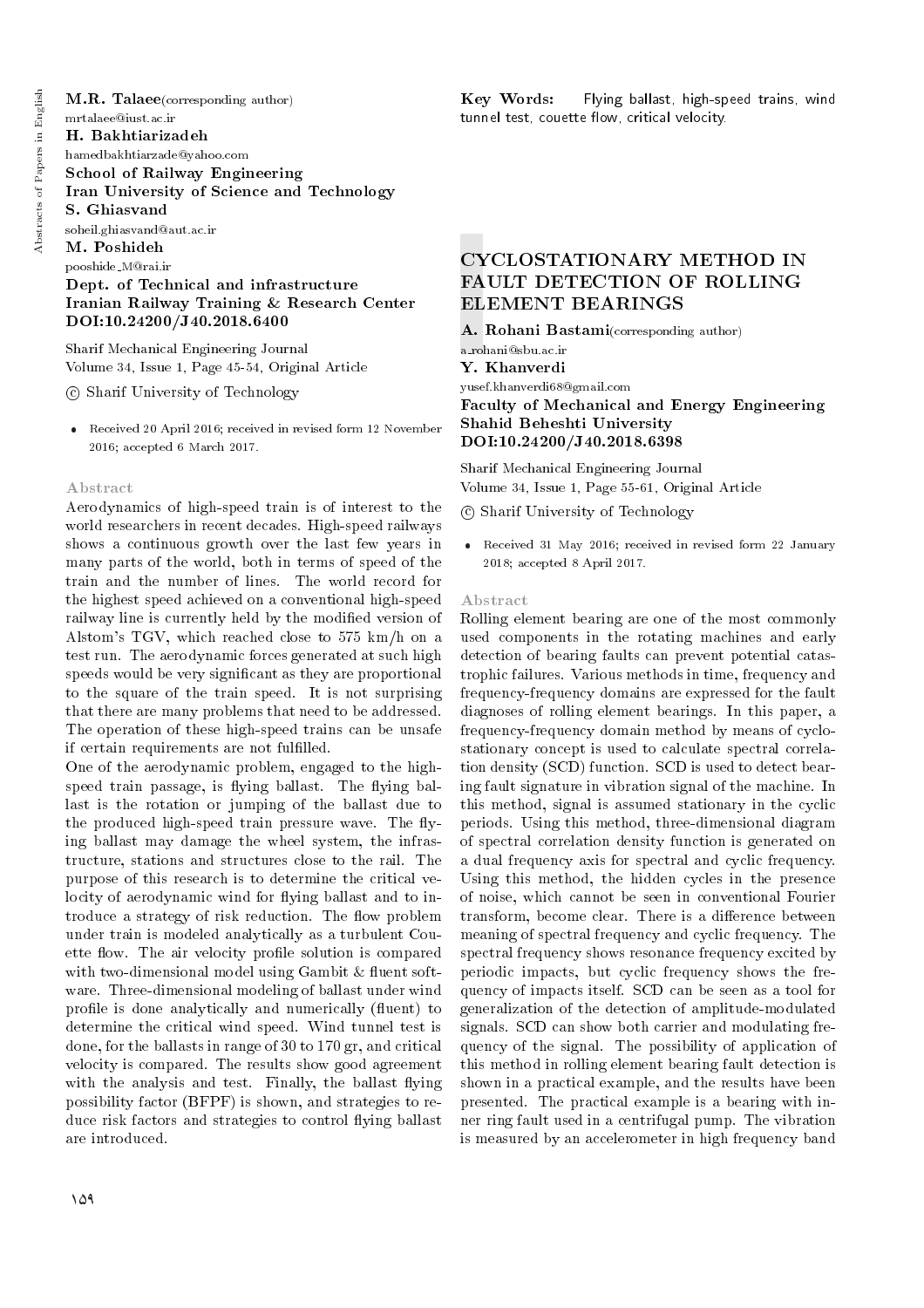ing the drag, postponing the laminar to turbulent flow transition, suppressing the separation and noise reduction. Here, a Single Dielectric Barrier Discharge (SDBD) plasma actuator, installed at the leading edge of a NACA0015 airfoil, was used to control the flow separation at a high angle of attack in a steady condition. The actuator was supplied with a 9kV voltage. The air flow was considered turbulent incompressible flow with a Reynolds number of about 500,000. An SDBD plasma actuator can generate a wall-bounded jet without any mechanical moving parts. Lack of a reliable simulation model prevents wider application of such DBD actuators. A complete numerical simulation of interactions of the electrostatic and the fluid flow field is very time-consuming. In this study, a semi-empirical Electrostatic model, with the plasma actuator induced body force, with two simple equations to predict the electrostatic filed, is used. To describe the two-dimensional flow field induced by the actuator, the body force is added to the CFD solver as a source term. The Electrostatic model solves the electrical potential and plasma concentration equations around the DBD electrodes by rectifying the plasma distribution over the aerodynamic surface, a modified form of the model is utilized which is shown to produce results close to the experimental data. The accuracy of the used model is indicated with the validation of fluid flow solution and modified electrostatic model with credit experimental results in the literature. It is shown that by employing a plasma actuator, the separation angle of attack increases from 15 to 21 degrees. The maximum lift coefficient is improved about 30-percent, while the maximum lift to drag ratio is improved more than 15%.

Key Words: Electrostatic Model, DBD plasma actuator, flow separation control, NACA0015 airfoil.

# DETERMINATION OF THE OPTIMAL VALUES OF STIFFNESS FOR ELASTOMER ENGINE MOUNT BASED ON DECOUPLING THE VIBRATIONAL MODES

H. Esfandiyari h.sfandiyari91@basu.ac.ir A. Shooshtari(corresponding author) shooshta@basu.ac.ir Dept. of Mechanical Engineering Bu-Ali Sina University V. Fakhari v fakhari@sbu.ac.ir Faculty of Mechanical and Energy Engineering Shahid Beheshti University DOI:10.24200/J40.2018.6389

- c Sharif University of Technology
- Received 31 December 2015; received in revised form 18 December 2016; accepted 30 January 2017.

## Abstract

In this paper, the optimum values of stiffness coefficients of elastomer engine for EF7 engine have been determined. For this purpose, at first, a six degree freedom model of engine has been considered. This engine includes three engine mounts named: hydraulic engine mount, gear box engine mount, and torque engine mount. Using Lagrange method, the equations of motion have been derived and the stiffness matrix and mass matrix of the system have been determined. Then, the torque roll axes of the engine considering the output torque along the crank shaft have been determined. Decoupling the vibrational modes along this axes causing the best values of stiffness coefficient have been calculated. According to some constrains in design and manufacturing of the engine and engine mount position, the complete decoupling of vibrational modes is impossible; the optimization methods have been used for maximum decoupling of modes. So, by defining a relation named distribution of kinetic energy of modes, the percentage of decoupling the vibrational modes has been calculated. Then, four strategies for the optimization of stiffness coefficient of engine mounts, considering the percent of decoupling of modes, have been defined. A sensitive analysis has been done to determine the effective stiffness coefficient in each strategy. Using MODEFRONTIER software, which is adaptable with the MATLAB software, and is based on genetic algorithm method, the optimum values of effective stiffness coefficient for engine mount have been calculated. Then, the frequency response function of the center of mass for engine using these evaluated stiffness coefficients have been plotted and compared with the current values.

By comparison of these graphs, finally, the best values for the stiffness coefficient have been selected. The results show that using the new optimum values of stiffness of engine mount, the displacement of mass center for engine and transferred forces have been reduced, and vibrational behavior of engine has been improved properly.

Key Words: Vibration, engine mount, national engine, stiffness, decoupling, optimization, frequency response.

AERODYNAMIC ANALYSIS AND SIMULATION OF FLYING BALLAST IN HIGH-SPEED TRAINS

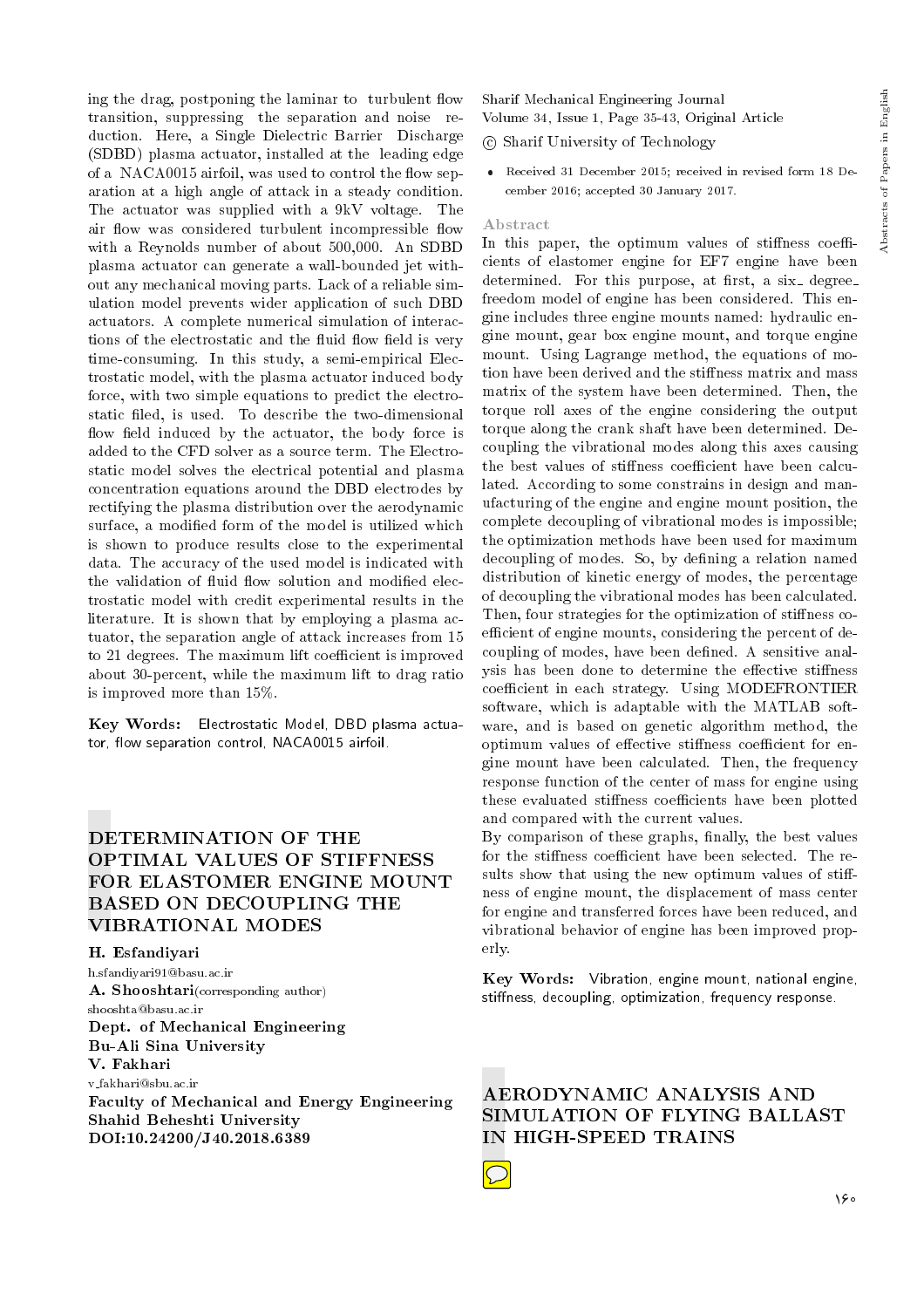influence of different vacancy defects on the shift in the resonant frequency of grapheme nano-resonators is studied as well.

Results clearly show that pinhole vacancies can decrease or increase the natural frequencies of graphene sheets depending on ratio of the hole diameter to the side length and chirality. The fundamental natural frequency of a graphene sheet with a big vacancy defect is higher than that of a sheet with several small vacancy defects when both lose the same number of atoms. It is also seen that the effect of nanopore on the natural frequencies decreases when a nanopore becomes closer to the supported edges. It also seems that zigzag graphene is more sensitive to the attached external mass compared to armchair graphene.

Key Words: Natural frequency shift; defective graphene sheet; engineered defect; molecular structural mechanics; defective nano-resonator.

# APPLICATION OF GENETIC ALGORITHM TO MODEL THE SLOSHING PHENOMENON IN THE RECTANGULAR STORGE TANKS

## H. Saghi

ha.saghi@yahoo.com Dept. of Civil Engineering Hakim Sabzevari University DOI:10.24200/J40.2018.6397

Sharif Mechanical Engineering Journal Volume 34, Issue 1, Page 13-22, Original Article

c Sharif University of Technology

 Received 23 August 2016; received in revised form 15 February 2017; accepted 21 February 2017.

#### Abstract

In this paper, genetic algorithm has been used for liquid sloshing modeling in the rectangular storage tanks. For this purpose, a numerical model was developed to model the sloshing phenomenon in the rectangular storage tank with different widths and water depths exposed to the horizontal periodic sway motion with different amplitudes and angular frequencies. In the numerical model, coupled nite element and boundary element methods were used to solve the governing equations. The governing equations are the Laplace equation and the dynamic free surface boundary condition. In order to validate the model, a rectangular tank with 0.9 m width and 0.6 m water depth was exposed to a horizontal periodic sway motion with 0.002m amplitude and 5.5 rad/sec angular frequency. Finally, the results of the numerical model were compared with those of Nakayama and Washizu.

Then, the numerical model was used to model the sloshing phenomenon in the rectangular storage tanks with different widths and water depths exposed to horizontal periodic sway motions with different amplitudes and angular frequencies. In the next step, a genetic algorithm method was used to model the sloshing phenomenon using the results of numerical model, and some relationships are presented to estimate the maximum free surface and the horizontal force is exerted on the tank perimeter. The correlation coefficient is used to evaluate the accuracy of the presented relations. The results show that genetic algorithm has good accuracy in predicting these two parameters. However, the accuracy of the model in the prediction of the maximum horizontal force exerted on the tank perimeter is more than that of prediction of the maximum free surface displacement. Because the correlation coefficient in the training and testing steps are 82 and 93 percent and 99 and 5 percent for these parameters, respectively. Furthermore, the percent relative errors of prediction of maximum free surface and horizontal force exerted on the tank perimeter are 11 and 5 percent, respectively. Therefore, the present model can be a power tool to model the sloshing phenomenon in the storage tanks.

Key Words: Rectangular storage tank, maximum free surface displacement, horizontal force, genetic algorithm.

# NUMERICAL SIMULATION OF PLASMA ACTUATOR IN BOUNDARY LAYER SEPARATION CONTROL BY UTILIZING THE MODIFIED ELECTROSTATIC MODEL

#### J. Omidi

jomidi@alum.sharif.ir K. Mazaheri(corresponding author) mazaheri@sharif.ir Dept. of Aerospace Engineering

## Sharif University of Technology DOI:10.24200/J40.2018.6392

Sharif Mechanical Engineering Journal Volume 34, Issue 1, Page 23-33, Original Article

c Sharif University of Technology

 Received 18 October 2015; received in revised form 3 December 2016; accepted 5 February 2017

#### Abstract

Currently, the Dielectric Barrier Discharge (DBD) plasma actuators are going to be one of the most promising active flow control devices. They have a significant effect on the flow characteristics such as reduc-